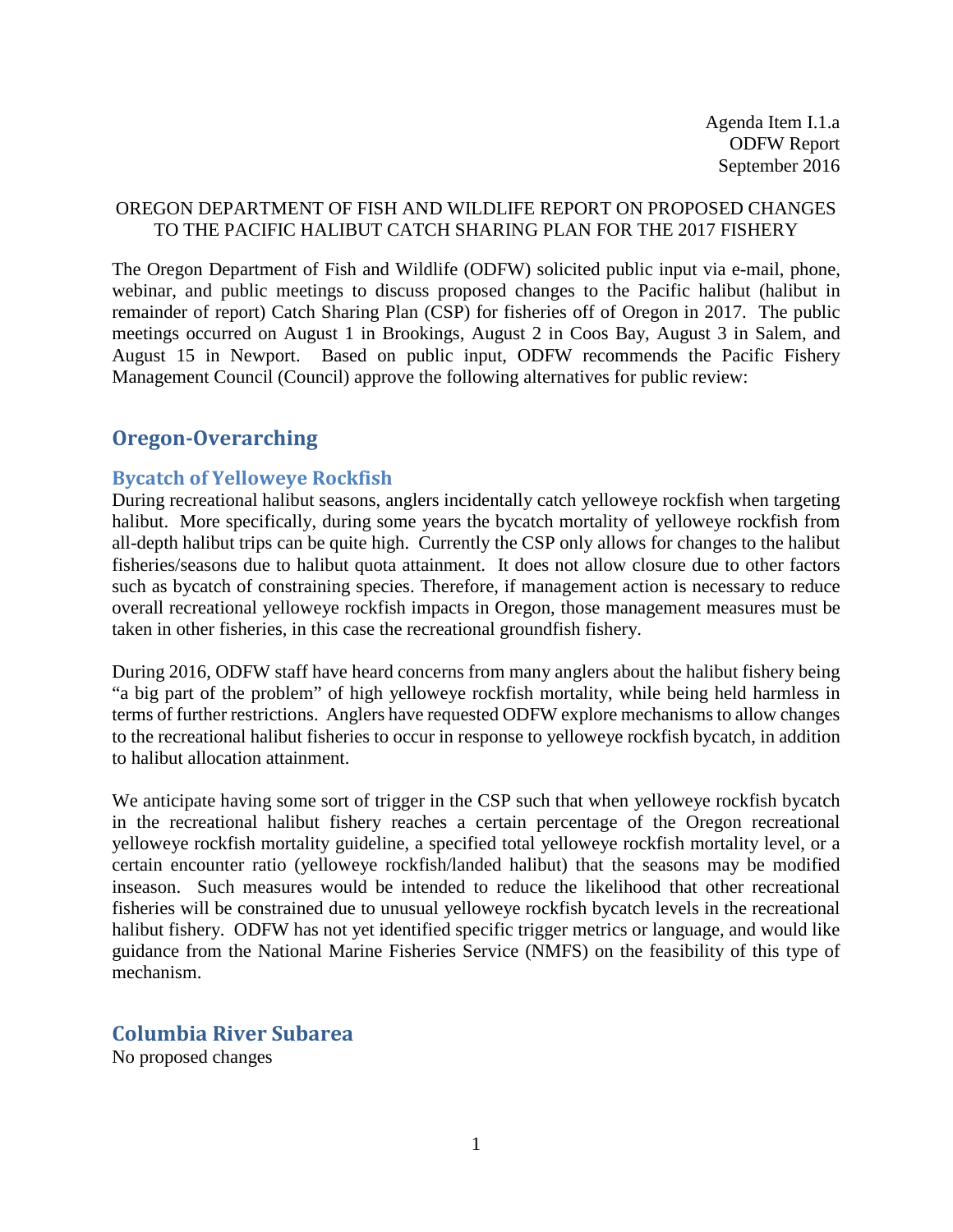# **Central Coast Subarea**

### **Seasons and allocations**

The Central Oregon Coast Subarea is currently broken into three fishery seasons: 1) nearshore, 2) spring all-depth, and 3) summer all-depth. ODFW received a proposal near the end of the 2015 public input process which suggested reallocating the summer all-depth allocation 75 percent to the spring all-depth season and 25 percent to the nearshore season, thus eliminating the summer all-depth season.

#### **Alternatives**

**Status Quo**: The Central Oregon Coast Subarea allocations are 12 percent for the nearshore, 63 percent for the spring all-depth, and 25 percent for the summer all-depth.

**Alternative 1**: The summer all-depth allocation would be reallocated 75 percent to the spring all-depth and 25 percent to the nearshore. The Central Oregon Coast allocations would then be 81.75 percent for the spring all-depth and 18.25 percent for the nearshore. There would then be no summer all-depth season. Additionally the nearshore start date would be May 1.

### **Rationale**

The Central Oregon Coast Subarea is currently divided into three fishery seasons (nearshore, spring all-depth, and summer all-depth) to provide a variety of halibut fishing opportunities. The summer all-depth season was set up to allow for all-depth halibut fishing later in the summer, when the weather is often better and more families have vacation time. From 2009-2015, the summer all-depth season lasted 2-4 days. This was due to a combination of good weather and opportunities to also catch other species, such as albacore tuna, encouraging more participation.

During the summer all-depth season, encounters with yelloweye rockfish have been reported to be higher than during the spring all-depth season. This may be due to a combination of the yelloweye rockfish being either more prevalent in the area, more "on the bite", or with short seasons, anglers may not be as willing to move from known halibut grounds when they do encounter yelloweye rockfish.

Most regulations and restrictions in Oregon recreational halibut and bottomfish fisheries are designed to minimize impacts to yelloweye rockfish, an overfished species. The current annual bycatch mortality of yelloweye rockfish from bottomfish and halibut fisheries combined is very close to the yelloweye rockfish limit for Oregon recreational fisheries. Even a slight increase to those impacts has the potential to require additional management restrictions, or possible closure of Oregon recreational bottomfish fisheries. This has led some to question whether summer alldepth halibut fishing (2-4 days) are worth risking additional significant management restrictions in the bottomfish fishery.

This proposal to eliminate the summer all-depth season was supported by ODFW's Sport Advisory Committee, and garnered enough discussion during public processes in 2015 and 2016 that ODFW believes it is worth including for further consideration and public input.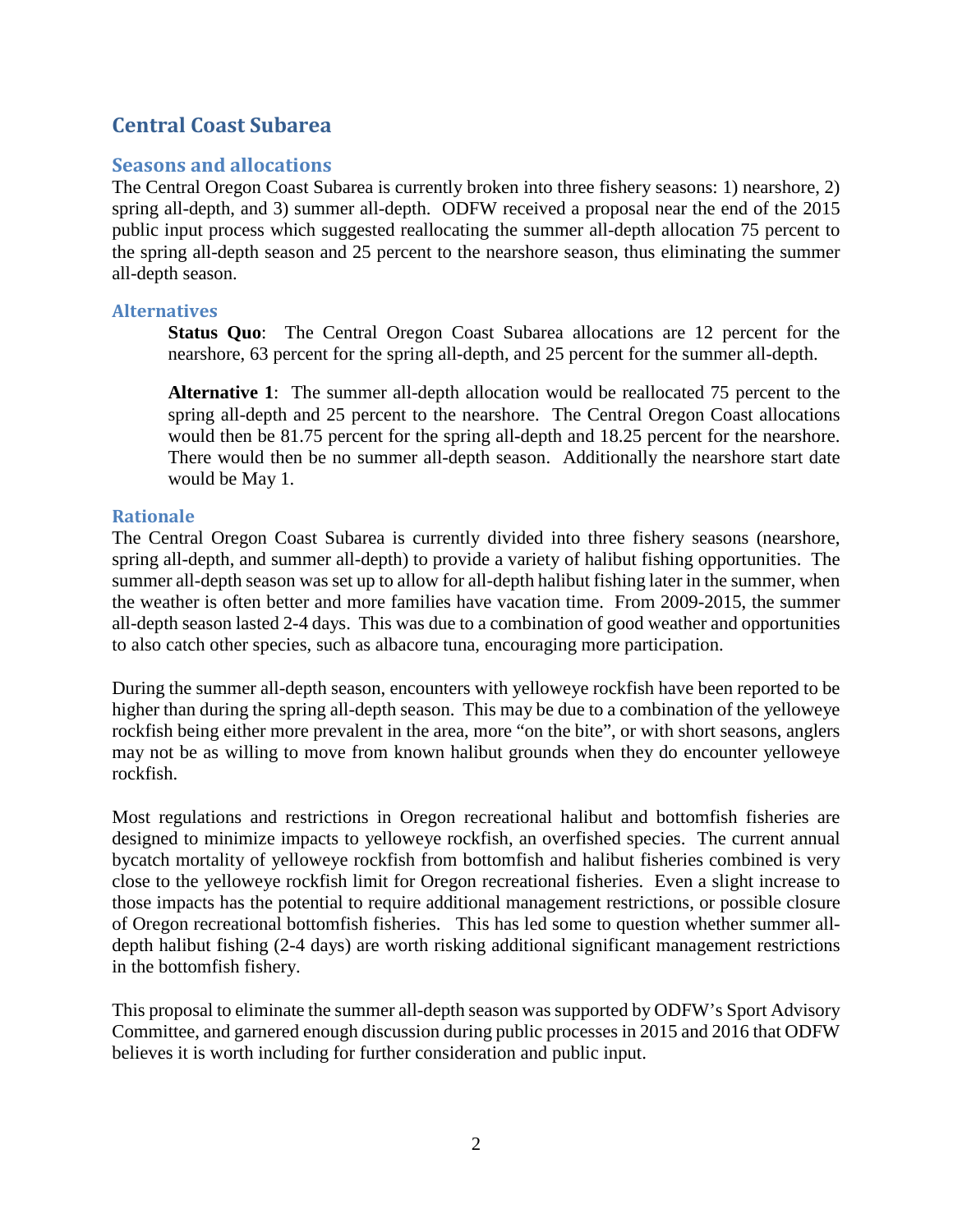# **Allow Bottomfish Retention on All-Depth Openings when Bottomfish is also All-Depth**

Retention of most species of bottomfish is prohibited during days open to all-depth halibut fishing to limit encounters with and mortality of yelloweye rockfish. The proposal is to allow retention of bottomfish on days open to all-depth halibut fishing if, and only if, the bottomfish fishery is also open to all-depth (within the other restrictions in bottomfish regulations such as species, bag limits, length limits, etc.).

### **Alternatives**

**Status Quo**: Retention of most species of bottomfish, except Pacific cod, sablefish, and other flatfish species, are prohibited when halibut are onboard a vessel during all-depth openings.

**Alternative 1**: Retention of most species of bottomfish, except Pacific cod, sablefish, and other flatfish species, are prohibited when halibut are onboard a vessel during all-depth openings, unless bottomfish is also open to all-depth.

### **Rationale**

In most years, the all-depth halibut openings occur during months when the recreational bottomfish fishery has depth restrictions (inside 30 fathoms from April-September). However, for the first time since 2006, the summer all-depth halibut allocation allowed all-depth halibut openings into October in 2015. The recreational bottomfish fishery depth restriction ended on September 30, and was open to all-depth from October 1 through December 31. Angler effort and yelloweye rockfish encounter rates are low during these off months, meeting the intent of the CSP provision, however current language prohibits anglers from retaining both halibut and most species of bottomfish on the same trip, even if the bottomfish fishery is open in all-depths. ODFW received several calls and e-mails expressing frustration in this regulation.

The prohibition on retaining most species of bottomfish on all-depth halibut days and the seasonal bottomfish depth restrictions are in place to reduce bycatch mortality of yelloweye rockfish. While this situation is not common, when both fisheries are open to all-depth, such as in October 2015, the prohibition of bottomfish with halibut on all-depth days during those times provides no benefit to reducing total yelloweye rockfish mortality and is therefore unnecessary.

Due to weather conditions, schools being in session, and many outdoors people moving on to hunting starting in September, the number of angler trips for both bottomfish and halibut decrease rapidly after Labor Day. In 2015, there were 230 angler trips targeting halibut on all-depth days in October (which was 0.74% of the annual effort for recreational halibut). This action is not anticipated to cause an increase in effort for either bottomfish or halibut, thus no additional impact on yelloweye rockfish mortality is expected.

## **Allow Retention of Other Flatfish Species When Participating in the Nearshore Fishery**

The nearshore halibut fishery is currently restricted to shoreward of a line approximating the 40 fathom curve, as defined by waypoints. The bottomfish fishery is restricted to shoreward of a line approximating the 30 fathom curve from April-September in state regulations, and may be brought